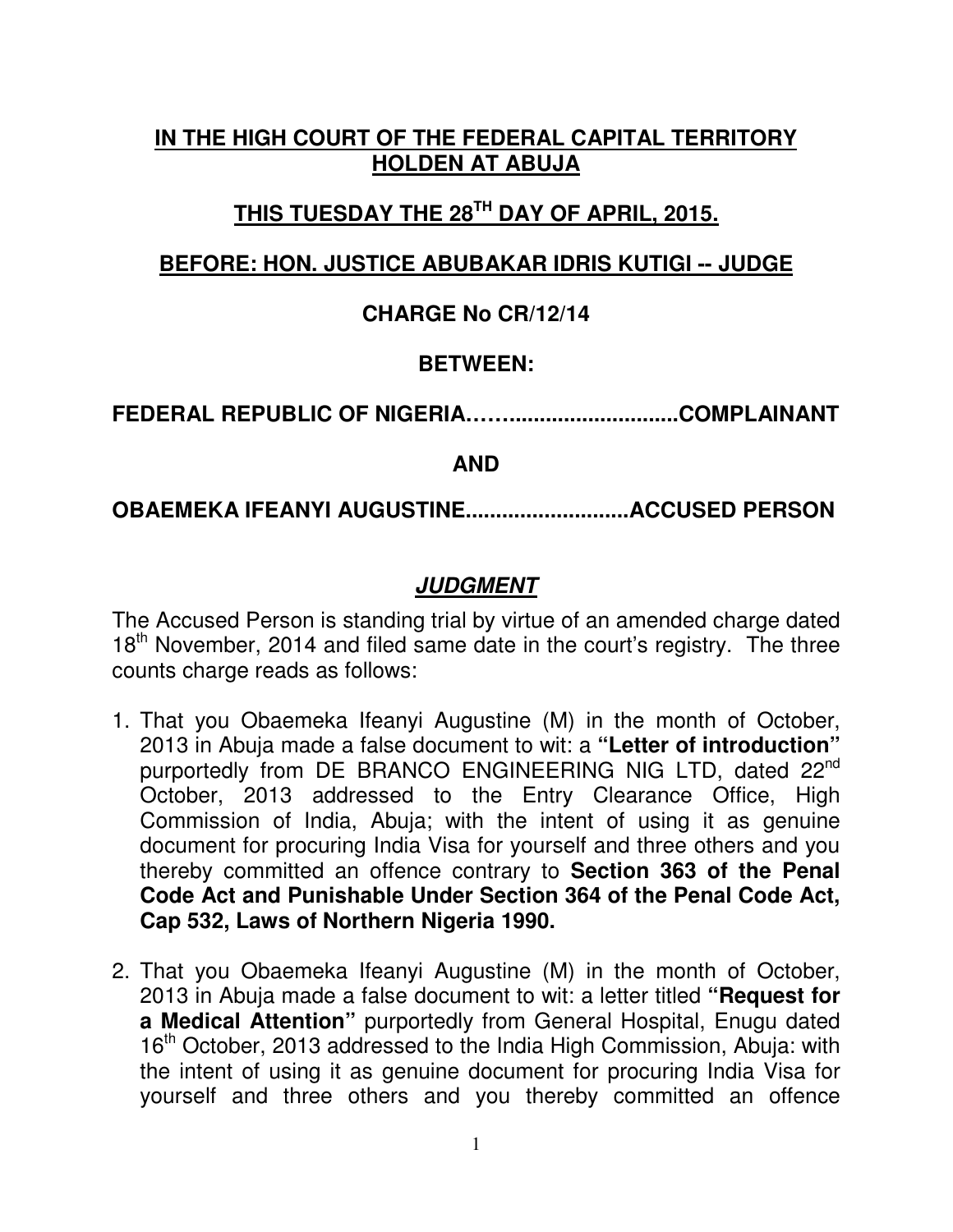contrary to **Section 363 of the Penal Code Act and Punishable under Section 364 of the Penal Code Act, Cap 532, Laws of Northern Nigeria 1990.**

3. That you Obaemeka Ifeanyi Augustine (M) in the month of October, 2013 in Abuja falsely personated as a public servant holding the office of the **"Senior Special Assistance on Projects, Federal Capital Territory Administration"** and in that assumed character you filled and attempted to submit a Visa Application Form to the High Commission of India, Abuja; with a view to procuring India Visa for yourself under the guise of accompanying a patient and you thereby committed an offence contrary to and punishable under **Section 132 of the Penal Code Act, Cap 532, Laws of Northern Nigeria 1990.**

On 28<sup>th</sup> April, 2015, the Accused was arraigned in court. The three counts charge was fully read to the Accused in English, he understood same to the satisfaction of court and he duly pleaded guilty to the three counts charge. To ensure that the Accused truly intended to plead to the three counts charge, I called or invited the prosecution to state the facts of the case with respect to each count.

Learned counsel to the prosecution proceeded to state the material facts and tendered documents in support or in proof of the ingredients or elements of the offences the Accused is charged with.

After the presentation by the prosecution, I enquired from the Defendant whether his plea of guilty is as to the facts stated by the prosecution. The Accused answered in the affirmative that he fully understood the facts and ingredients of the offences and stood by his plea of guilty.

Learned counsel to the Accused person similarly affirmed that his client understood the charge and that he was pleading guilty to the three counts charge.

I am in no doubt therefore that the Accused fully understood the charge and his plea of guilty was unequivocal.

In the circumstances, the duty of the court is circumscribed by the clear provisions of **Section 187(1) and (2) of the Criminal Procedure Code.** I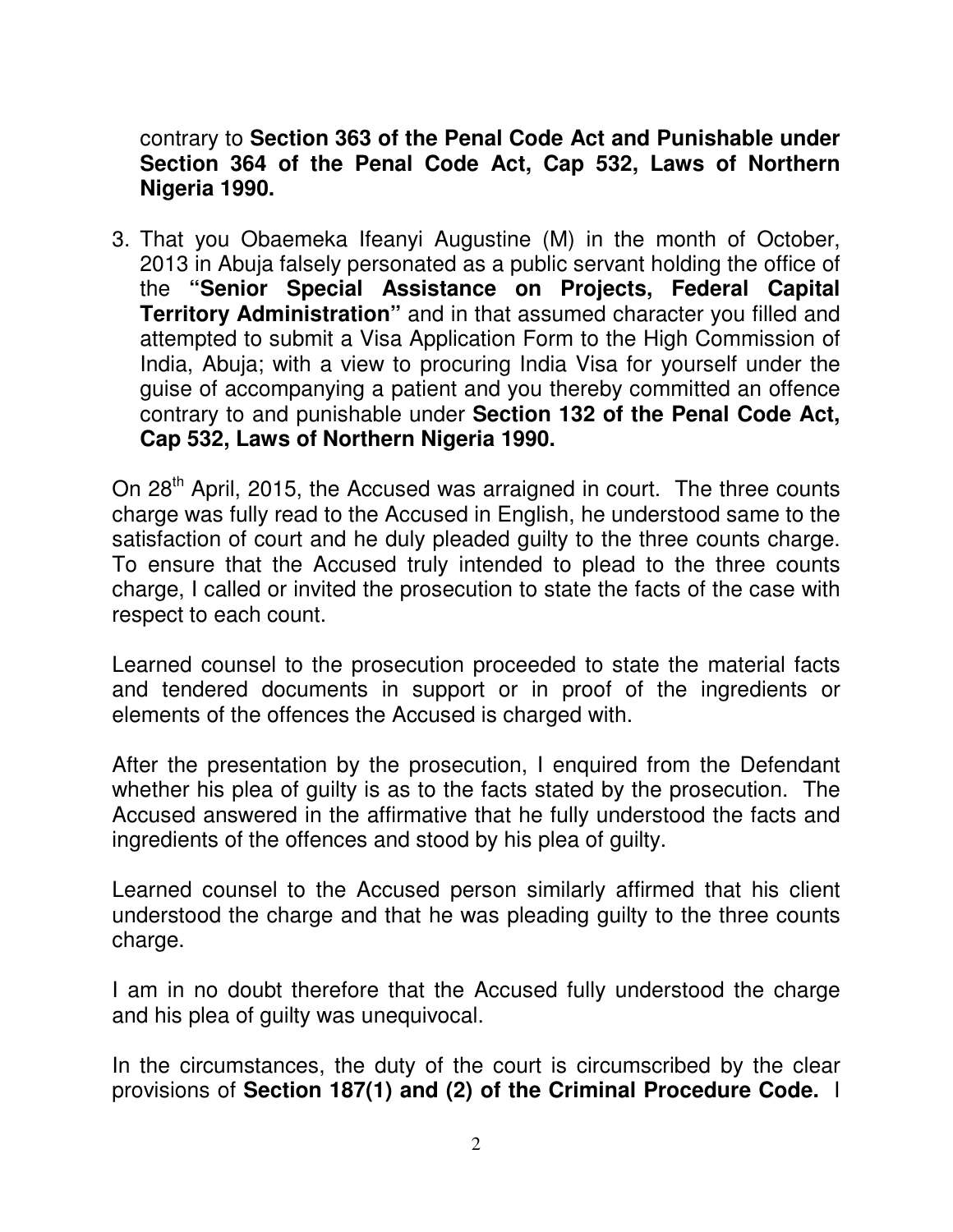hereby accordingly find and pronounce the Accused guilty on the three counts charge and convict him as charged.

> **-------------------------------- Hon. Justice A.I. Kutigi**

### **ALLOCUTUS**

Ogar: On behalf of the Accused, we urge the court to temper justice with mercy. In making this plea, we submit that the Accused does not have any form of criminal history. We know history could be made in a day. The Accused did not however intend to make such history. What happened in October, when he set out to the India embassy, he had only one goal in his mind which was to help his best friend, Mr. Chinedu Wanata. Mr. Chinedu's father was critically ill. He had been written off by medical doctors in Nigeria, who said he was going to die in two weeks. It was based on this sad news that Mr. Chinedu ran to the Accused Person to tell him to do all he can to get a visa for himself and his dad and even the Accused because it is only in India that they could get treatment.

It was to do good that he did what he did. He never collected money or anything from anybody. Most importantly, when the Accused was taken into custody, his best friend's father died because they could not get the treatment done in India. Furthermore, his friend who he tried to help has abandoned him.

We also want to add that he never contested this charge. He has a young wife, two little children and dependants. He also has a mother who is ill and fragile and depends on the Accused person.

Finally, the Accused is hypertensive. We most humbly urge the court to temper justice with mercy and order him to pay a fine.

Enosa: My response to the Allocutus is as follows: I am really touched by it. In my 10 years of prosecution, this is first time I am meeting a man who despite what has happened has a conscience. Consistently after the case was filed, he has come to state the truth. He has said he won't waste the time of court or the prosecution. If we have Accused Persons like him, we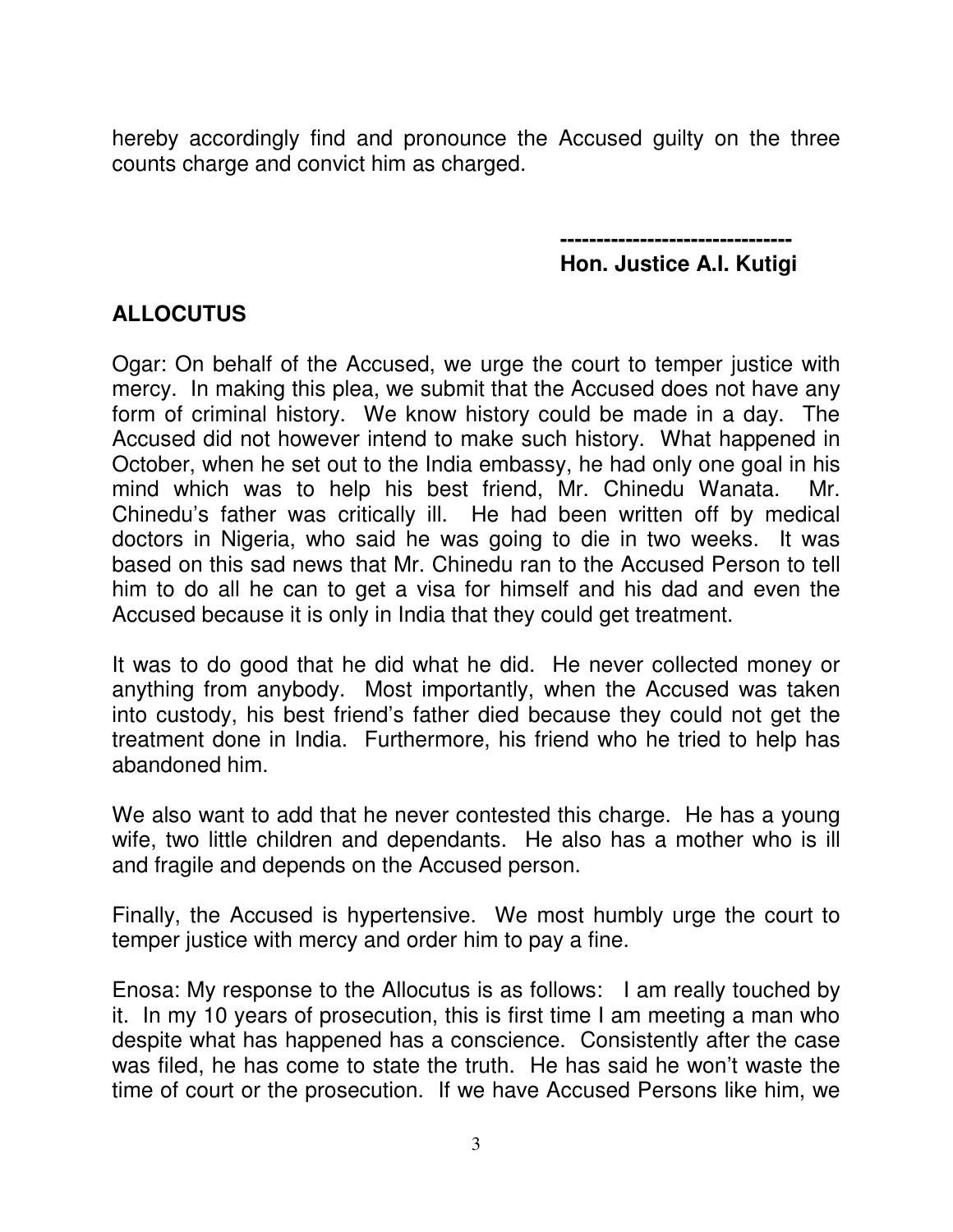will have a very good criminal justice system where trials are not unnecessarily delayed. I will also share the submissions of the learned counsel to the Accused that he be ordered to pay a fine. The punishment of fine would be appropriate in the circumstances.

### **SENTENCE**

I have carefully considered the plea for mitigated sentence as brilliantly articulated by learned counsel to the Accused Person above. I have similarly carefully considered the response of learned counsel to the Prosecution.

It is of interest to note that the prosecution has been impressed by the penitent disposition of the Accused from the commencement of the investigation till date and therefore are similarly on the same page with the counsel to the Accused Person that the court shows maximum leniency towards the Accused Person by sentencing him to payment of fine as provided for by law.

Let me state at the outset that I am persuaded by the submissions on both sides of the aisle. In considering these submissions, I am obviously to be guided by the clear provisions of the law which provides the punishment for the offences charge. The punishments under **Sections 363 and 132** range from imprisonment or fine or both. Whatever discretion that may be exercised must be such obviously allowed by law. It is trite law that the sentence of a court must be in accordance with that prescribed by the statute creating the offence. The court cannot therefore impose a higher punishment than that prescribed for the offence neither can a court impose a sentence which the statute creating the offence has not provided for. See **Ekpo V. State (1982)1 NCR 34.** 

Now my attitude when it comes to sentencing is basically that it must be a rational exercise with certain specific objectives. It could be for retribution, deterrence, reformation etc in the hope that the type of sanction chosen will put the particular objective chosen, however roughly, unto effect. The sentencing objective to be applied and therefore the type of sentence to give may vary depending on the needs of each particular case.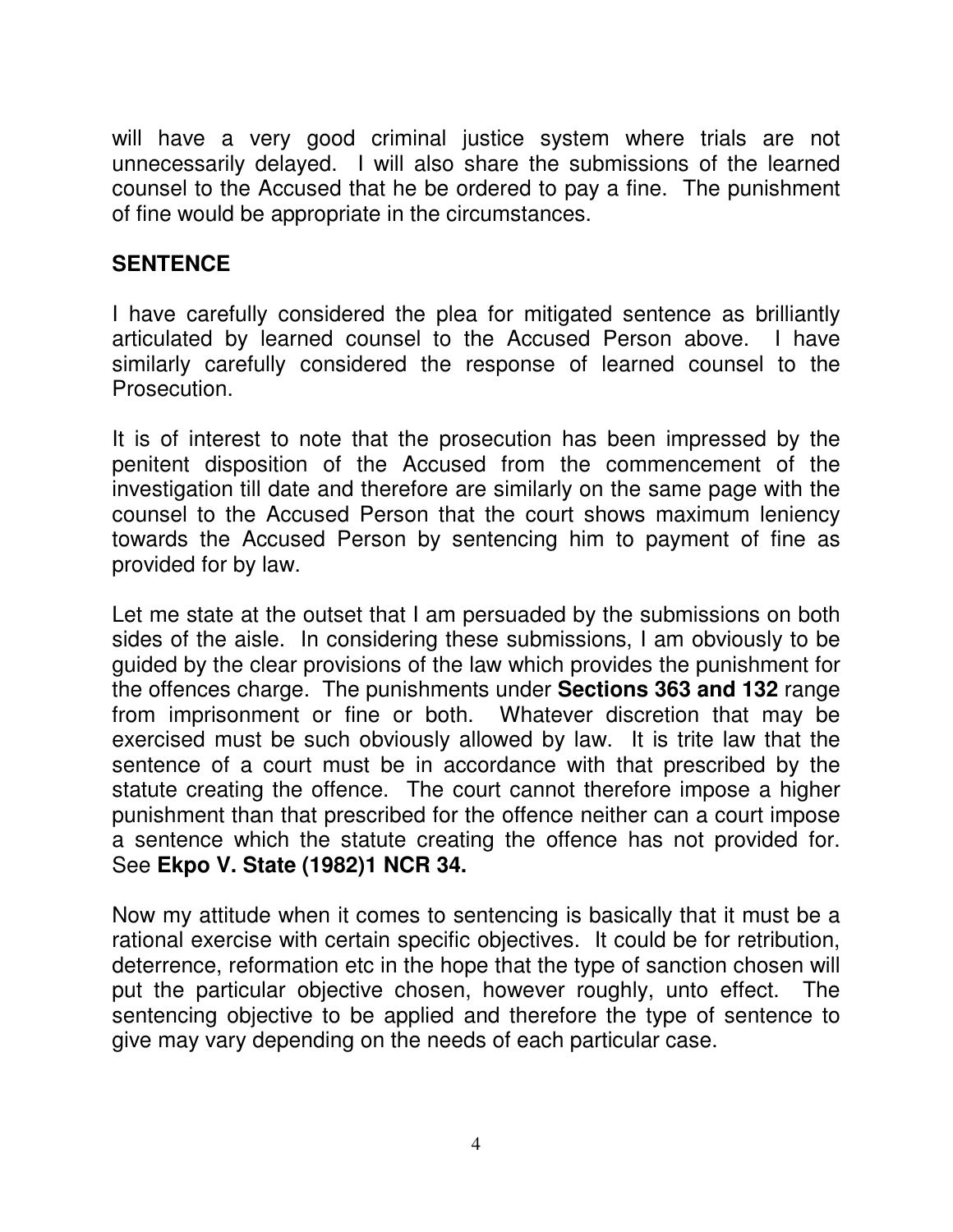In discharging this, no doubt difficult exercise, the court has to decide first on which from the above principles or objective apply better to the facts of a case and then the quantum of punishment that will accord with it.

In this case, if the objective is deterrence and reformation for the young Accused Person and I presume they are, then the maximum punishment for each of the three counts as provided for in the penal code appear to me particularly excessive in the light of the facts of this case alluded to by counsel on both sides of the aisle.

In same vein, it is a notorious fact that crimes of this nature appear now to be prevalent in our clime and the courts as preventive tools in the criminal justice system must not be seen to encourage criminal acts of this nature by giving light sentences. The court must therefore here engage in some tight balancing act: (1) To be consistent and firm in enforcing clear provisions of the law and (2) To be fair to the Accused Person where true penitence as in this case is displayed. I have considered all these factors, particularly the fact that the Accused Person is a first offender with a young family and so many dependents and who has exhibited sincere penitence in the circumstances. Rather that insist on his inalienable right to a trial, he pleaded guilty thereby saving tax payers resources and time of court.

I have similarly noted the notorious fact that the prison system in our country is faced with enormous challenges not only in terms of capacity but also its reformatory capabilities.

Having weighed all these including the disposition of the prosecution, I incline to the view that a lighter sentence appear to me desirable and appropriate in this case and would fully achieve the noble goals of deterrence and reforming the accused towards a pristine path of moral rectitude.

Accordingly, on **count one**, I hereby sentence the convict to a term of six(6) months imprisonment but with an option of fine in the sum of N40,000(Forty Thousand Naira Only).

On **count two**, I hereby sentence the convict to a term of six(6) months imprisonment, but with an option of fine also in the sum of N40,000(Forty Thousand Naira Only).